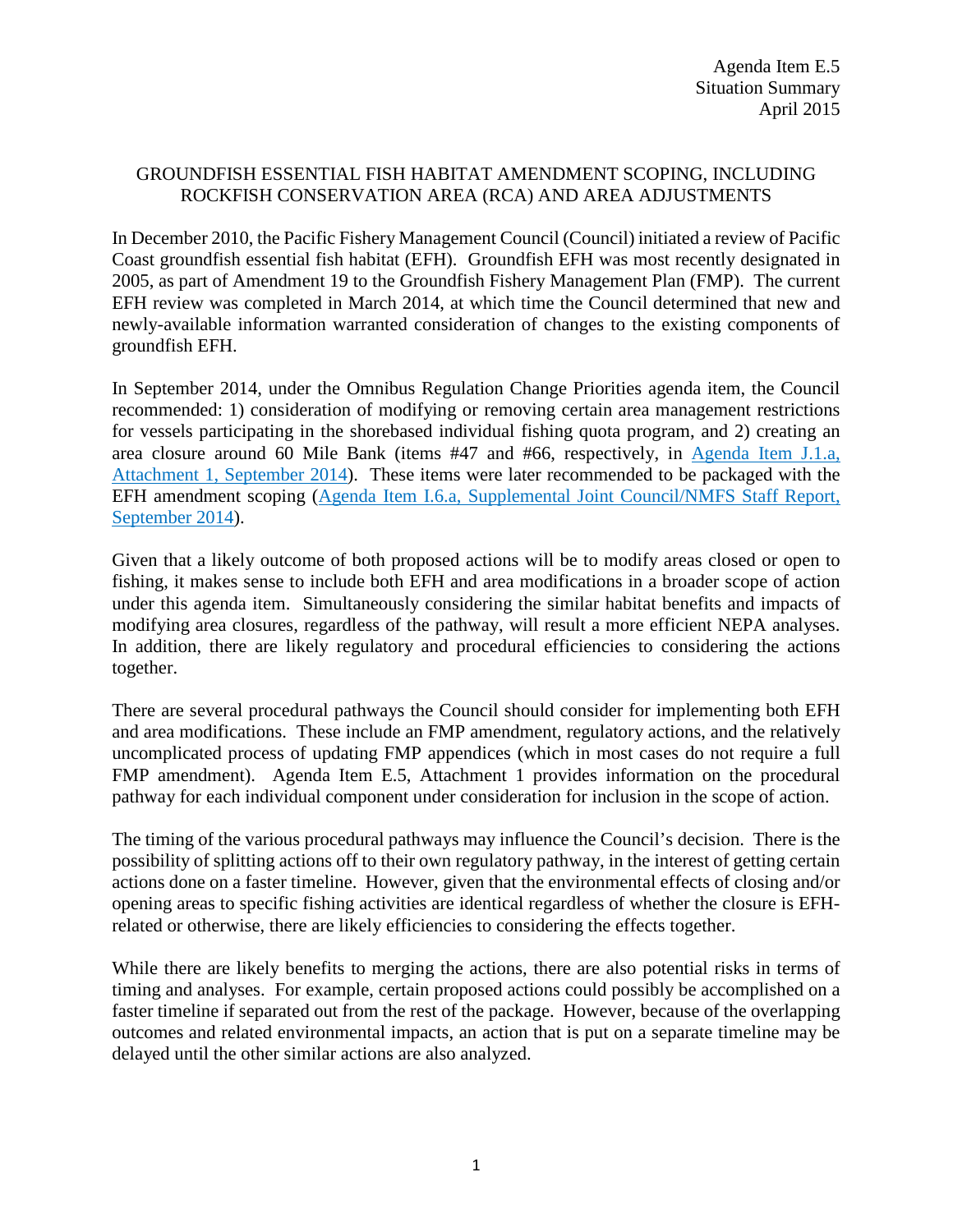The information and analyses developed during the EFH review include several primary documents and reports that together provide supporting information for considering changes to groundfish EFH. Council and NMFS staff will consider all of the following sources of information, analysis, and recommendations in developing alternatives and conducting analyses to accomplish the Council's selected scope of action. With regard to the public proposals (listed below), they do not necessarily need to be considered as stand-alone alternatives. Rather, reasonable elements of the proposals will be considered and incorporated into alternatives designed to provide meaningful updates to groundfish EFH. The primary library of information includes the following:

- Phase 1 EFHRC Report (September 2012 Agenda Item H.6.b, EFHRC Report 1)
- National Marine Fisheries Service (NMFS) Synthesis Report (April 2013 Agenda Item D.6.b, NMFS Synthesis Report)
- National Marine Fisheries Service (NMFS) Synthesis Report Appendices (April 2013 Agenda Item D.6.b, Supplemental NMFS Synthesis Report 2)
- Phase 2 EFHRC Report (March 2014 Agenda Item D.2.b, EFHRC Report)
- NMFS Report on the Effectiveness, Accuracy, and Completeness of Pacific Coast Groundfish EFH (September 2014 Supplemental Informational Report 7)
- NMFS Report on Midwater Trawl Gear Bottom Contact (April 2015 Informational Report 4)

In addition, there has been substantial public comment submitted at each Council meeting at which groundfish EFH was included as an agenda item, and there are two Informational Reports (Informational Reports 5 and 6) in this Briefing Book that provide background information related to this issue. These may be helpful in developing alternatives and analyses subsequent to the April 2015 Council meeting.

Finally, in response to a request for proposals issue in 2013, there were eight public proposals submitted to the Council for consideration of changes to elements of groundfish EFH. These are posted on the Council's website (November 2013 Council meeting Briefing Book, [http://www.pcouncil.org/resources/archives/briefing-books/november-2013-briefing-book/\)](http://www.pcouncil.org/resources/archives/briefing-books/november-2013-briefing-book/), and include proposals from the following organizations:

- Oceana, Natural Resources Defense Council, and Ocean Conservancy
- Marine Conservation Institute
- Greenpeace
- Fishermen's Marketing Association
- Gulf of the Farallones National Marine Sanctuary
- Monterey Bay National Marine Sanctuary
- Environmental Defense Fund (subsequently withdrawn)
- Olympic Coast National Marine Sanctuary/Washington Department of Fish and Wildlife (subsequently withdrawn)

The Council's task at the April meeting is to determine which of the issues described in the scoping document should be considered for further action. This includes decisions on the specific pathway(s) to be used (FMP amendment, appendices, or regulatory action), and if more than one pathway, the combination of issues within each pathway chosen. The Council may also provide